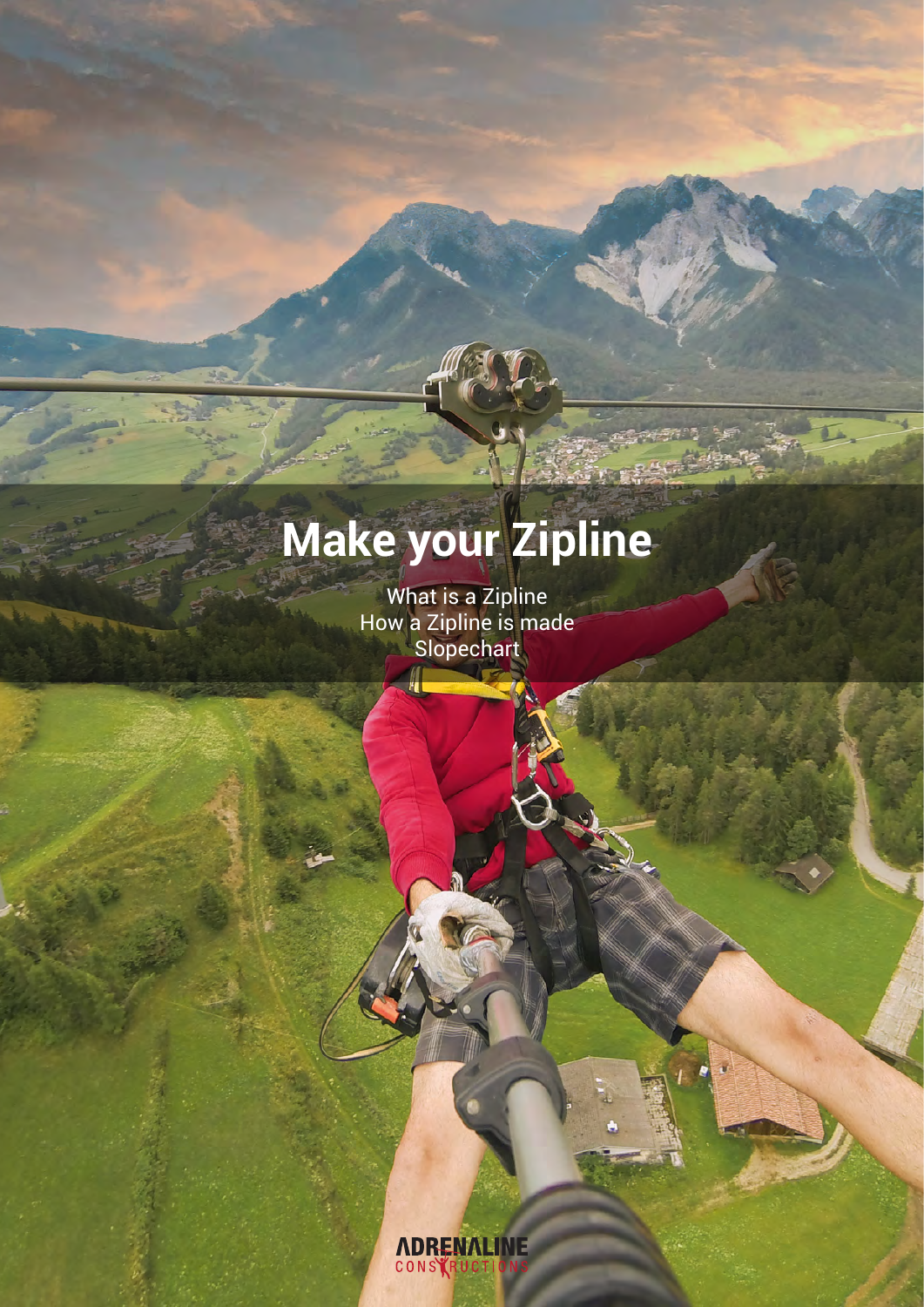## **What is a Zipline?**

It's an attraction, an amusement park, a challenge to ourselves.

In Australia they're known as "Flying Foxes", in the UK as "Aerial Runways", the South Africans call them "Foofy Slides" and in Italian-speaking Switzerland they're "Tirolesi". An old-fashioned name might be "Cableways".

We call them Ziplines,

as they do in the USA and in most of the world.

It consists of riding down one or more cables and, thanks to gravity it's possible to experience the thrill of flight.It involves a load-bearing cable connecting two points at different heights. Riders are fitted with a harness.

Our Ziplines are true amusement parks, the perfect attraction for tourism, combining a thrilling adventure with a unique way of sight-seeing in a location.

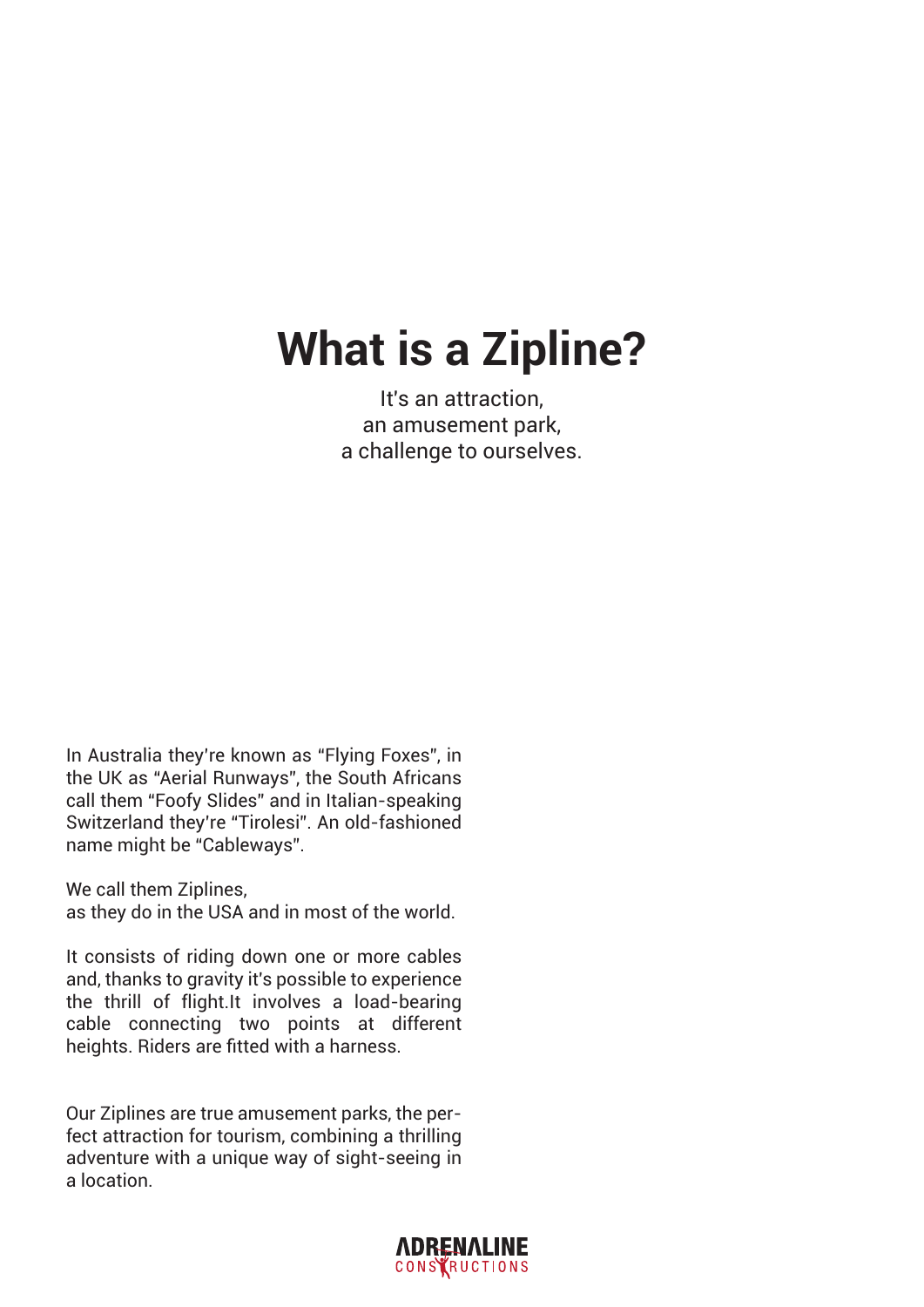### **There are many solutions for any location.**



*ADRENALINE* CONSTRUCTIONS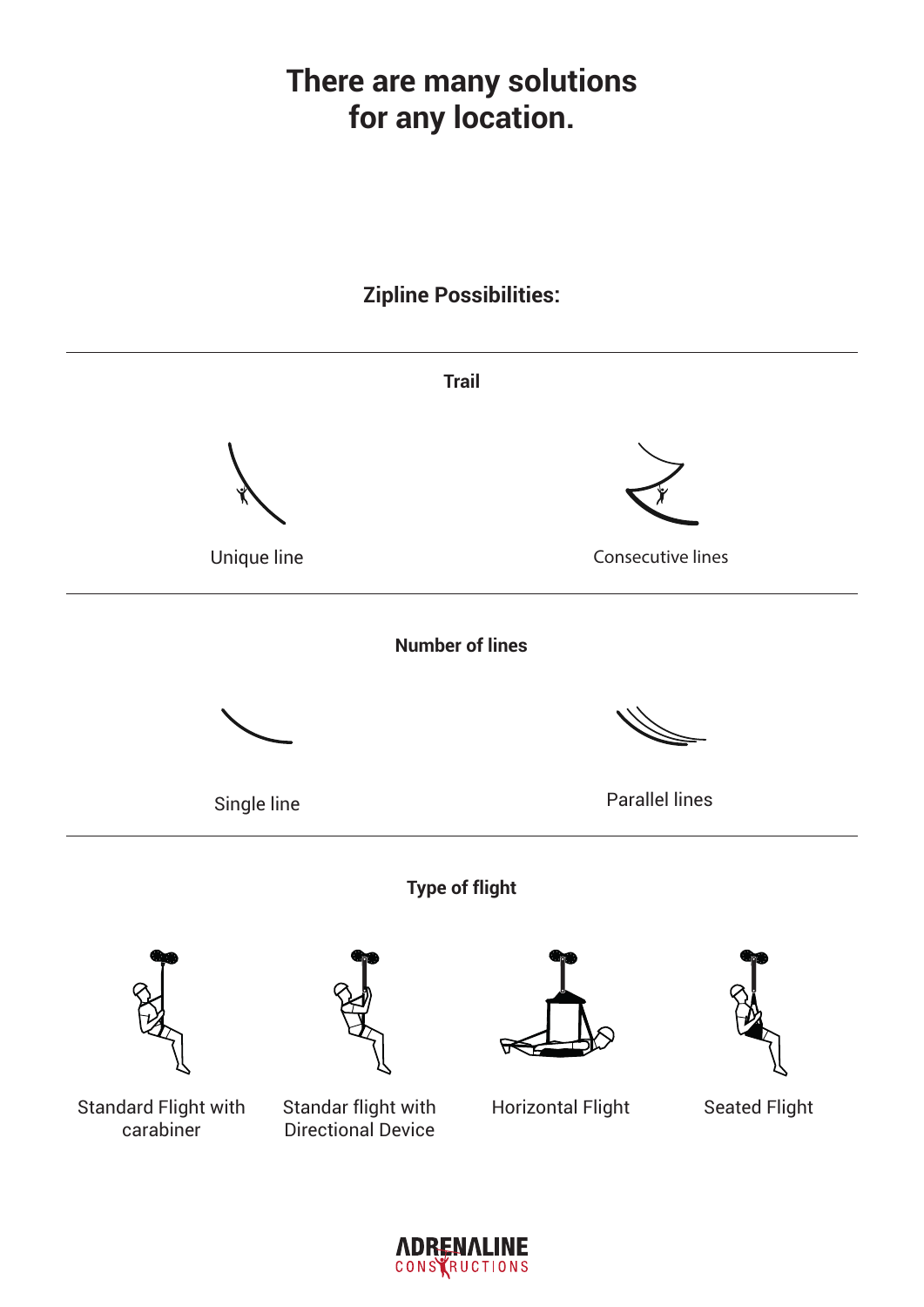### **How a zipline is made**

A few info.

### **How is the right location made?**

Where a Zipline can be built?

What is the recommended drop between take-off and landing area?

How long can the cable be?

What is the recommended slope?

What is the shape of a Zipline?

How much the zipline can be tensioned?

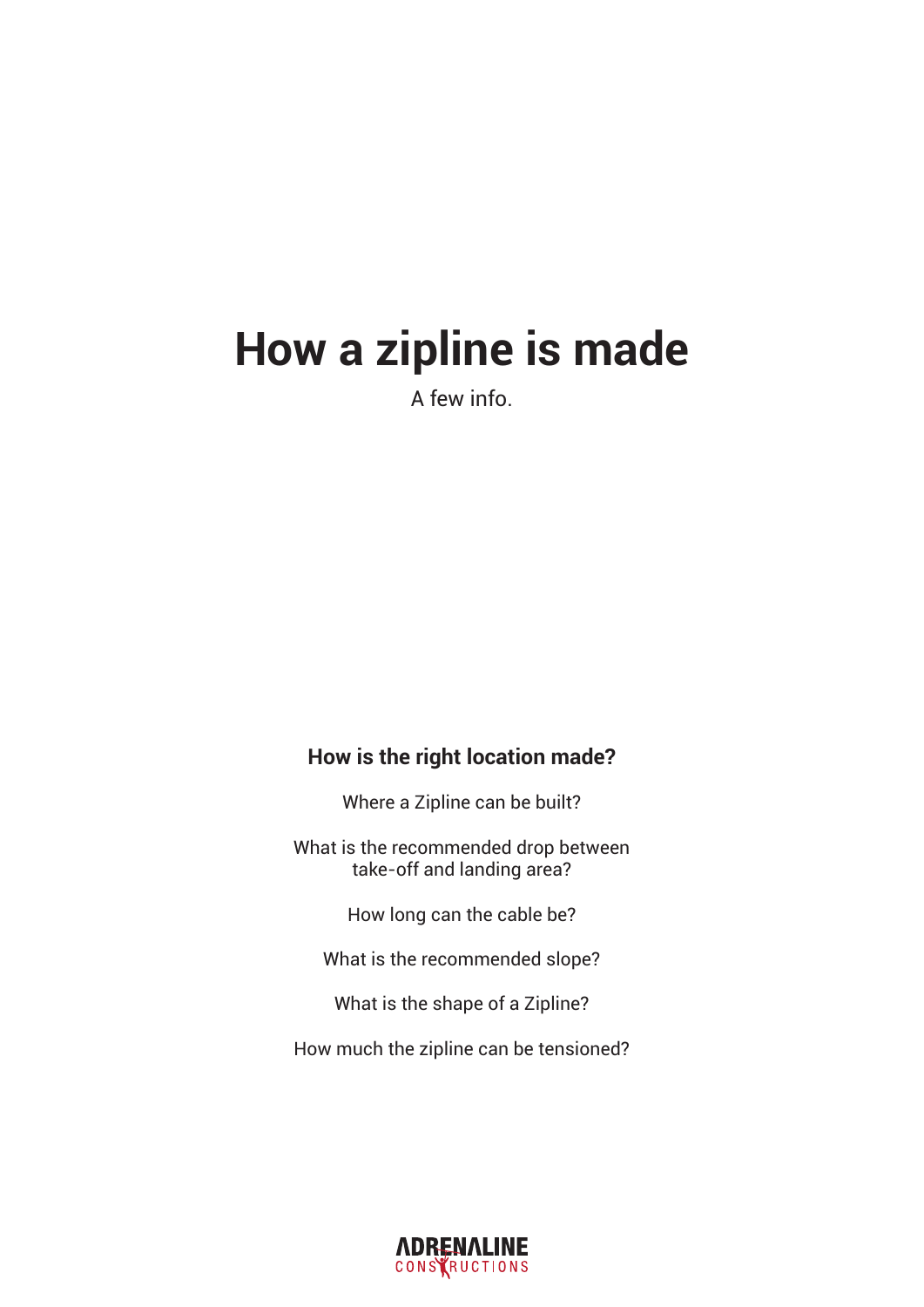Everything depends on the terrain morphology and on the distance in-between take-off and landing area.





A zipline consists of a cable attached at two points. The line forms a downward catenary. It is not a straight line connecting the start to the finish. The ground must keep this space free so that the rope does not collide with it.

For each length there is a minimum and a maximum drop to be feasible.





If the slope is to hight, the cable is inclined to oscillate a lot under the action of the wind.



### **\*Very important\***

A very long Zipline requires a much higher slope than a half-length line. For example, a 500 meters long Zipline has a minimum drop of 30 meters to be feasible. Whereas a 1000 (500x2) meters long Zipline needs a minimum drop of 110 meters. Much more than 60 (30x2) meters!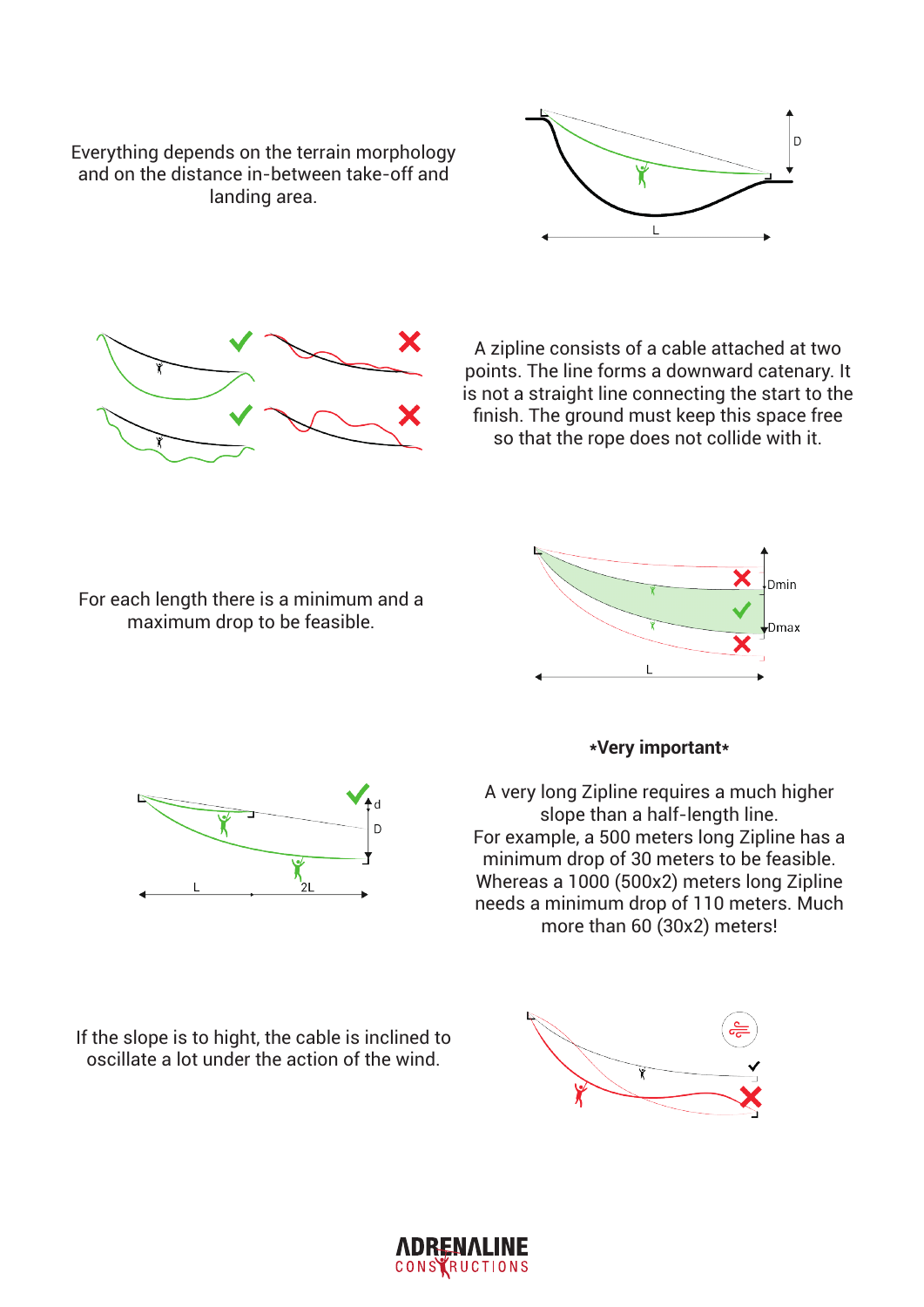

If so, it will be necessary to brake the flight very much to avoid the collision at the end. If there is a very steep cable, the descent will be too slow and not so fun.

If the slope is too low, the cable will break under high tension.





A perfect Zipline has a perfect configuration. If too tight, the descent becomes uncontrolled and should be braked.

If too loose, you can stop halfway through.





The start is usually very steep. The landing is almost horizontal.

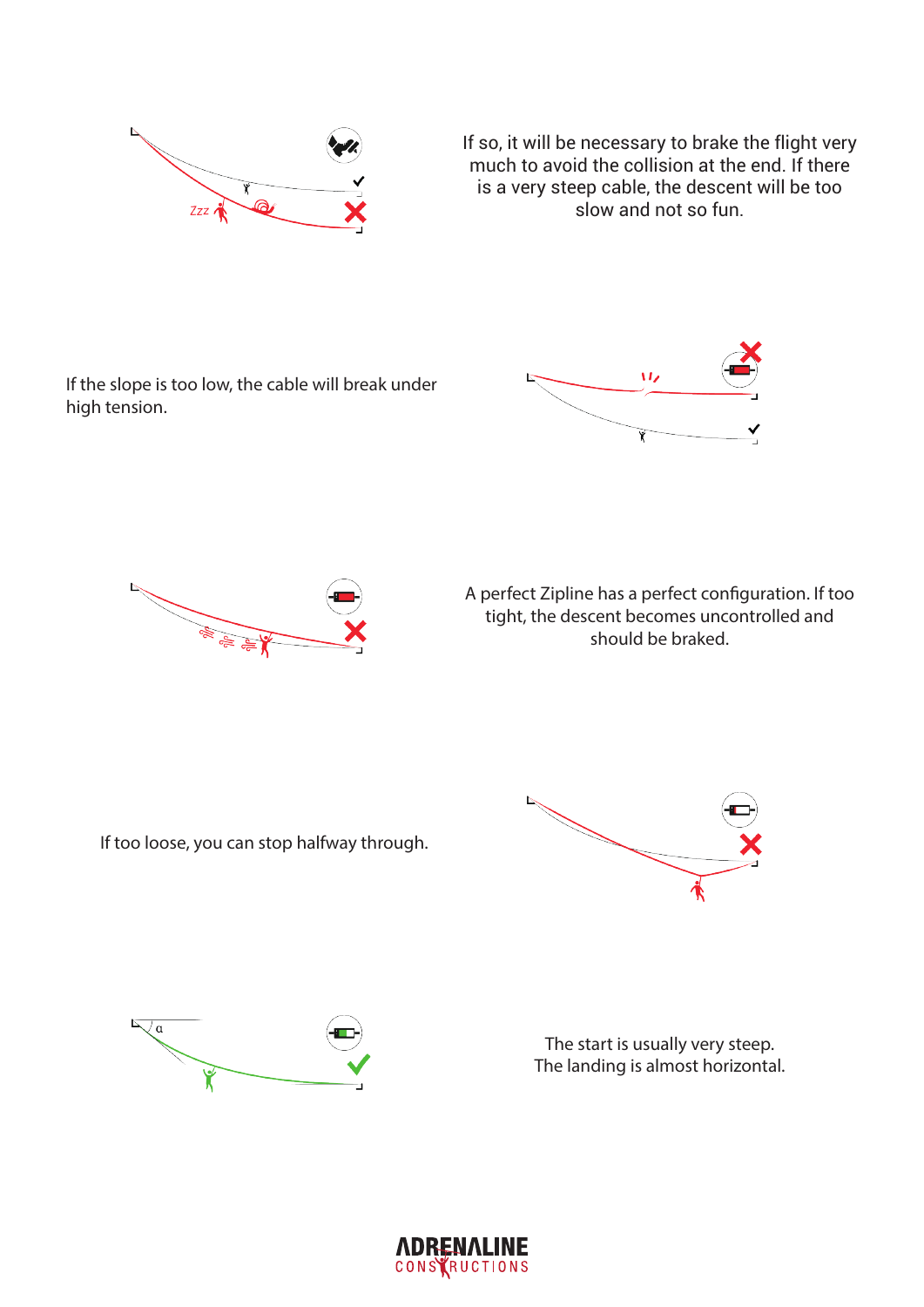## **Slopechart**

Find your line.

Please find attached the range where a zipline is feasible.